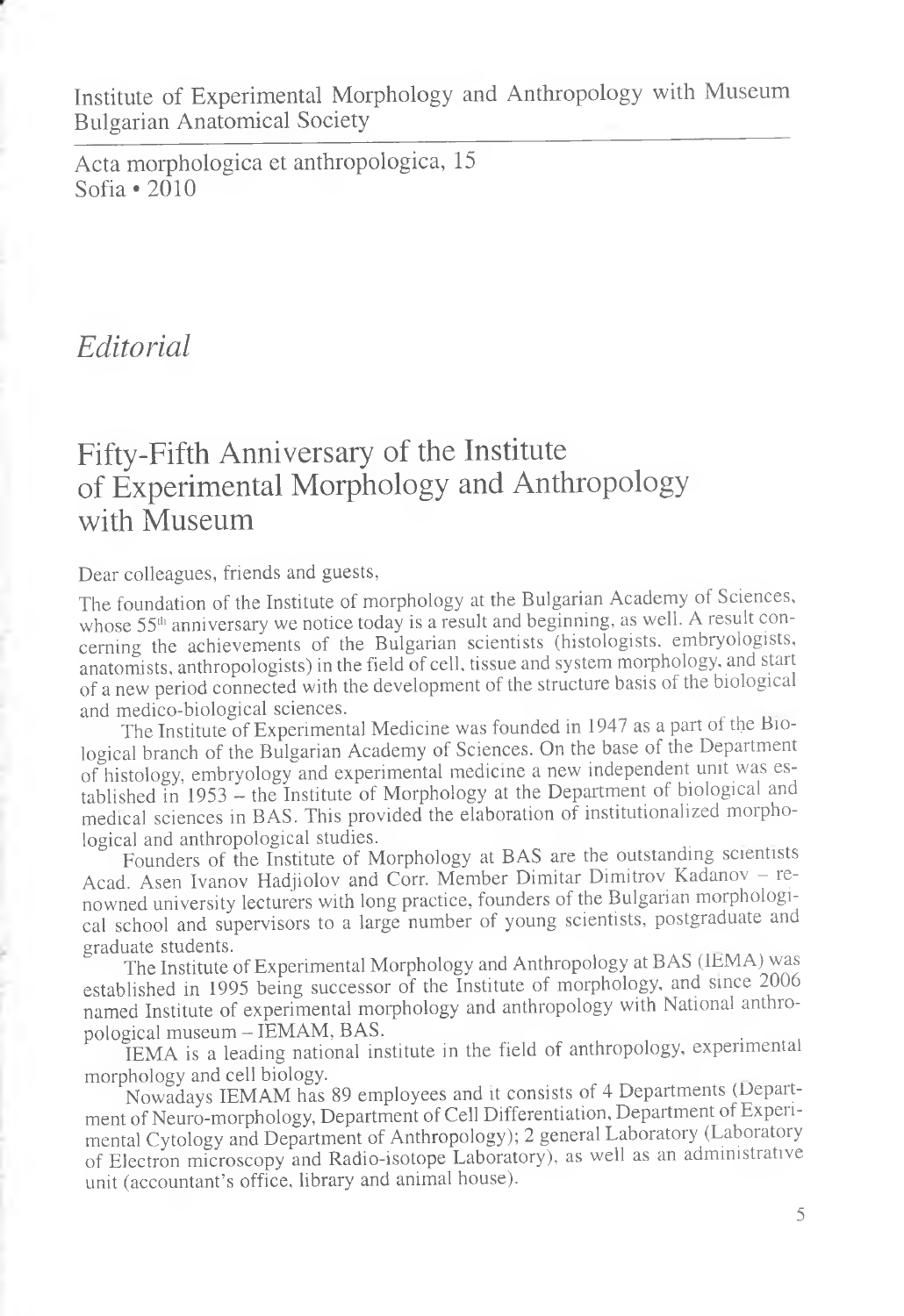The scientists from IEMAM participate in the educational and research activities of various Universities by teaching students, working on projects funded by the Ministry of Education and Science or international collaborative projects. Throughout 2000 2007 alone international collaboration of 20 projects have been put into effect with the following countries and institutes: Russia  $-\overline{RAS}$ , Institute of Physiology in Sankt-Peterburg; Hungary - HAS, National Institute of Psychiatry and Neurology in Budapest, Germany - Institute of Brain Investigations "Paul Flexig", Leipzig, Institute of Cell Biology and Bio-Systematic Techniques in the University of Rostock, Institute of Anatomy in Hamburg, University of Duseldorf; Great Britain - Center of Human Reproductive Science in Edinburgh; France - University No7 in Paris, Office of Medical Investigations, Commissariat of Nuclear Energy in the Defense Ministry; Austria - Institute of Medical Chemistry and Biochemistry in Innsbruck, and USA - VICAM Company in Boston, University of Alabama, Birmingham.

The achievements of the IEMAM that are confirmed in Bulgaria and abroad could be presented shortly as follows:

Peculiar completion of the purposeful national study concerning physical development of the Bulgarian population at the end of the past century is the detailed anthropological characterization presented in the monograph "Anthropology of the Bulgarian Population at the End of the 20<sup>th</sup> Century", Sofia, Prof. Marin Drinov Academic Publishing House, 2006. The data could serve also as a starting point for coming anthropological studies. The anthropological investigation of children from birth till 17 years of age characterize the specific processes in children's growth and development, the acceleration and deceleration, and the morphological and functional status of the young population in our country.

The paleoanthropological studies of material from archaeological excavations characterize the populations who have lived in our lands during different epochs, as well as the paleo-demography and paleo-pathology. By means of the method concerning the plastic anthropological reconstruction of head on the skull, images of people who have inhabited the Bulgarian lands from the Neolithic period till the Renaissance are visualized.

In the realm of Neuromorphology research is aimed at the establishment of: the participation of neurons in myelinogenesis and in the pathogenesis of multiple sclerosis (MS); the participation of the amyloid beta-peptides in the etiology of Alzheimer's disease; the changes of the lipid constituents of brain subcellular fractions after experimentally evoked cerebral ischemia and hypoxia and under various feeding regimes; the topography and reactivity of the cells in the central nervous system through immunohistochemical studies of degenerating brains and of the brain mononuclear phagocytic system.

Control mechanisms of cell proliferation and differentiation in reproductive and blood tissues are studied by application of experimental animal models and clinical investigations. In the field of reproductive biology and medicine, the regulatory events of spermatogenesis, oogenesis, steroidogenesis and programmed cell death in the testis and ovary are elucidated. Specific changes in different cell types of gonads and reproductive tract are established at various functional and pathological conditions that can be used as biomarkers for infertility. In the field of hemopoiesis, an in vitro model for culturing of hematopoietic progenitor cells was developed as a useful tool for morphological and biochemical studies. New data were generated about influence of hematopoietic factors on differentiation of erythroid and myeloid cells and their biochemical properties with potential use for transplantology and regenerative medicine.

The positive activity of the growth factors in the colostrums on the development of the newborn gut and in the whey to ameliorate the pathological effects of some medi